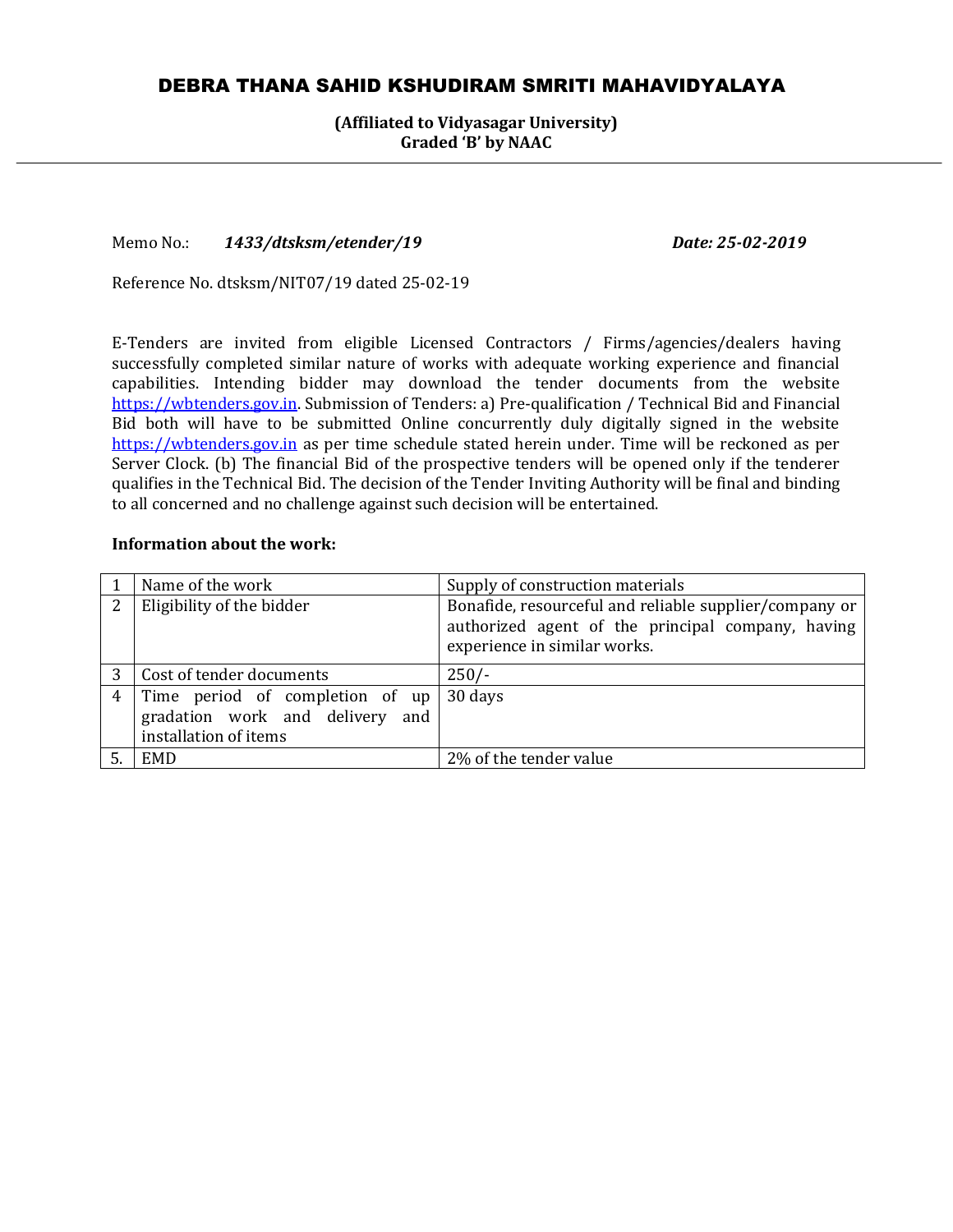| Sl.No. | <b>Particulars</b>                                             | Date & Time               |
|--------|----------------------------------------------------------------|---------------------------|
| 1.     | NIT Publish Date                                               | 25.02.2019 at 17:00 Hours |
| 2.     | Document Download Start Date                                   | 25.02.2019 at 17:00 Hours |
| 3.     | Bid Submission Start Date (both<br>Technical and Financial)    | 25.02.2019 at 17.30 Hours |
| 4.     | Bid Submission End Date (both<br>Technical and Financial).     | 11-03-2019 at 17:30 Hours |
| 5.     | Date of opening of Technical Bid                               | 13-03-2019 17.45 Hours    |
| 6.     | Date of uploading the list of<br>technically qualified bidder. | To be declared later      |
| 7.     | Date of opening of Financial Bid                               | To be declared later      |
| 8.     | Date of uploading of Financial<br>Evaluation                   | To be declared later      |

# **Date & Time of Schedule:-**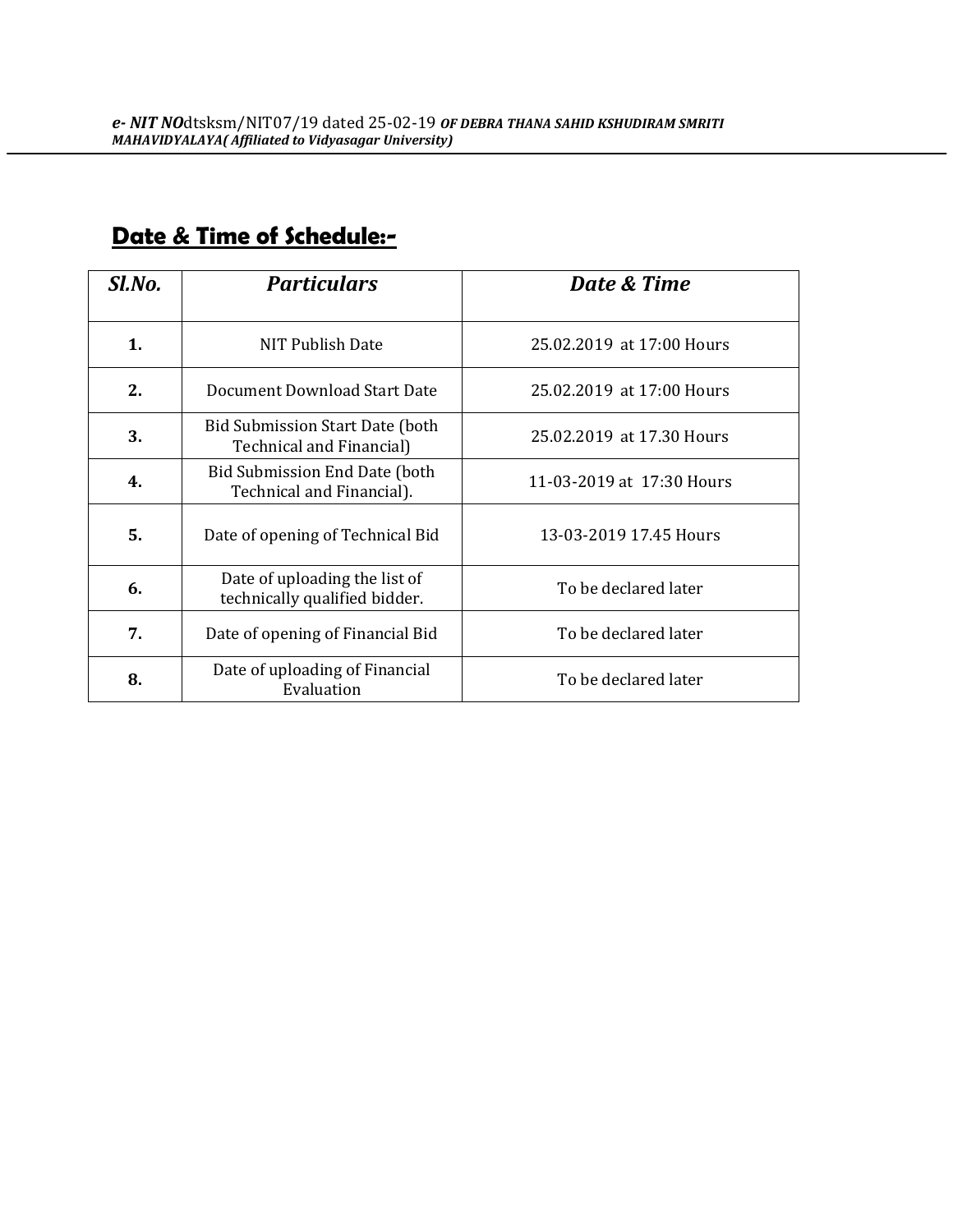| 1. | Eligibility criteria | a) Tender papers may be downloaded from             |
|----|----------------------|-----------------------------------------------------|
|    |                      | https://wbtenders.gov.inwebsite by the bonafde      |
|    |                      | resourceful contractors/agency/dealers/suppliers    |
|    |                      | who successfully executed similar nature of project |
|    |                      | b) Tender should submit the scanned copies in the   |
|    |                      | electronic format at proper place of the following  |
|    |                      | documents:                                          |
|    |                      | i) Valid Trade License of the Company.              |
|    |                      | ii) PAN Card.                                       |
|    |                      | iii) Valid Acknowledgement of IT returns (for last  |
|    |                      | 3 years).                                           |
|    |                      | iv) P.TaxChallan for current financial Years 2017-  |
|    |                      | 18 / up to date P.Tax Payment Certificate valid up  |
|    |                      | to 31.03.2018.                                      |
|    |                      | v) Valid document for GST Registration.             |
|    |                      |                                                     |
|    |                      | vi) The Credential / Completion Certificate of      |
|    |                      | Similar nature of work                              |

*Authority reserves the right not to allow the agency to work / constructand inverifying whether the bidder has* satisfied all eligible criteria to be treated as L1 Bidder. The authority has the right to select who will be L1 bidder.

# **General information to the Agencies:**

- **1.** Tender Application Fees Rs. 250/- (Rupees Two Hundred and Fifty) Only pay through ECS / Direct Transfer into the SBI A/C No11360261267 IFSC: SBIN0003647 DEBRA Branch at the time of submission of e-Tender. (Enclose scan copy with Tender documents).2% of Tender Value as EMD is required to be deposited in the above mentioned account.
- **2.** If the applicant is an authorized signatory he should submit Registered Power of Attorney (in case of Partners hip firm, Limited Company) document of authorization in his favour along with the application. In case of partnership firm, copies of the registered partnership deed are to be submitted with the tender documents. In case of Limited company, copies of memorandum are to be submitted with the tender documents.
- **3.** All tenderers must upload signed scanned copy of declaration given in Annexure I format.
- **4.** Authority takes no responsibility for any delay / loss / non-receipt of tender document or any other letter sent by post or either way.
- **5.** Authority reserves the right to reject or accept or split any or all tenders / bids without assigning any reasons whatsoever.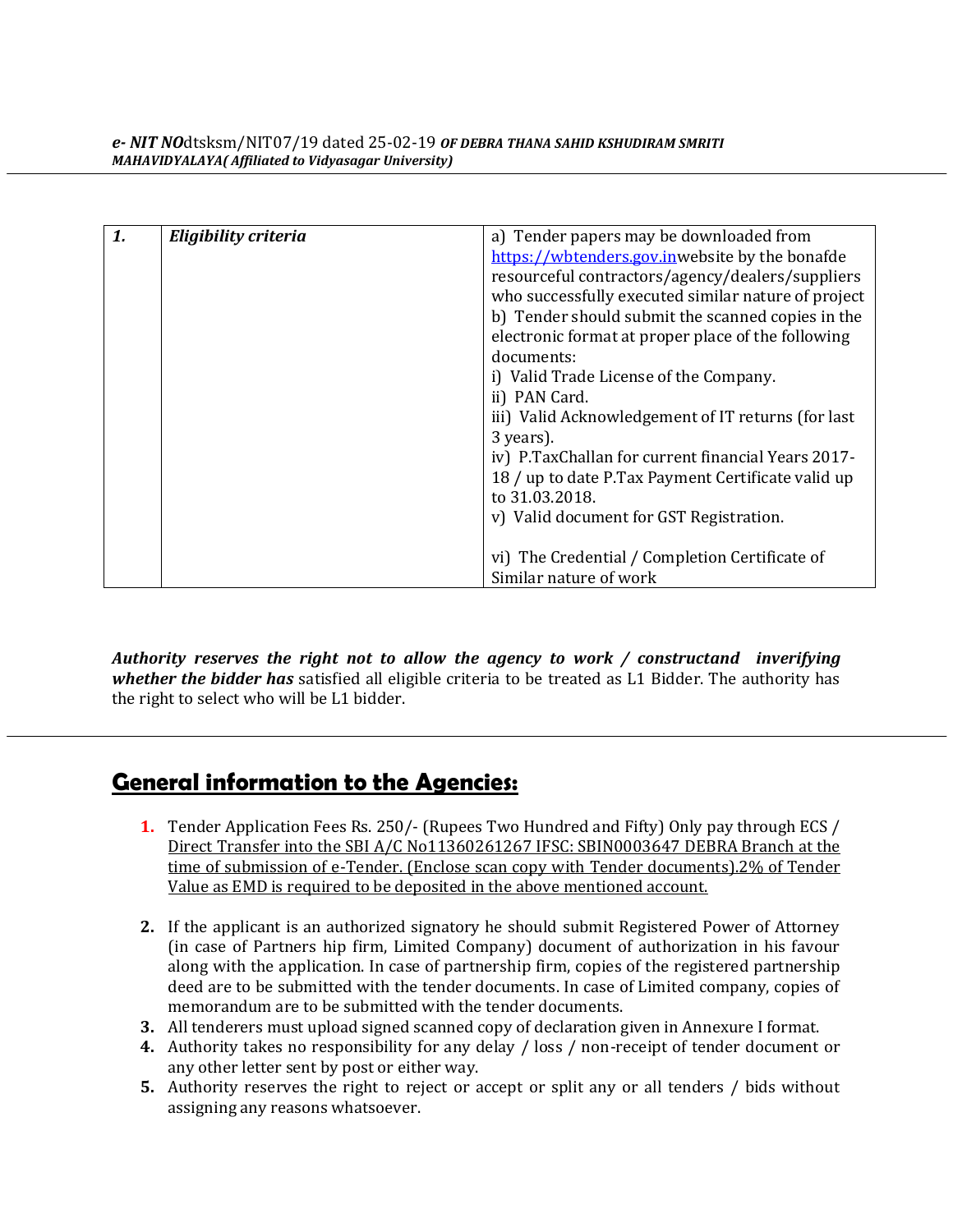- **6.** The successful tender shall comply with the provision of contract labour (Regulation & abolition) Act. 1970 other statutory relevant Act. such as Educational Cess etc. and subsequent amendment thereof.
- **7.** Interested bidder are requested to visit the site and inspect the system, before quoting the rates by taking permission from the Tender Inviting Authority*, DEBRA THANA SAHID KSHUDIRAM SMRITI MAHAVIDYALAYA,* on any working days from 11.00 a.m. to 3.30 p.m.
- **8.** Submission of tender will signify the acceptance of all terms and conditions of the contract as mentioned herewith.
- **9.** Any request for extension of time for submission of tender will not accepted.
- **10.** Agencies can contact with the authority for clarification with prior permission.
- **11.** All bidders must note that the quantity of materials required as stated in BOQ may vary.
- **12.** Schedule of Payment for the work : within 7-15 days of completion of work

#### **12. The Financial Bid:**

**a)** The quoted by the tenderer shall be inclusive of all elements of taxes include income Taxes , Sale Taxes , Service Taxes , Cess etc. and duties, demands etc. b) All other charges like insurance charges, Freight, hire charges of machine, tools, etc. as would be required for completion of the work shall also be considered by the L1 **No claim what so ever on this account will entertained.**

c**) Escalation cost will not be allowed under any circumstances.**

The agencies shall carefully read the tender paper, terms and conditions as mentioned above shall have to be accepted by them.

College authority reserves all the right to refuse permission to any applicant/ Tenderer without assigning any reason whatsoever.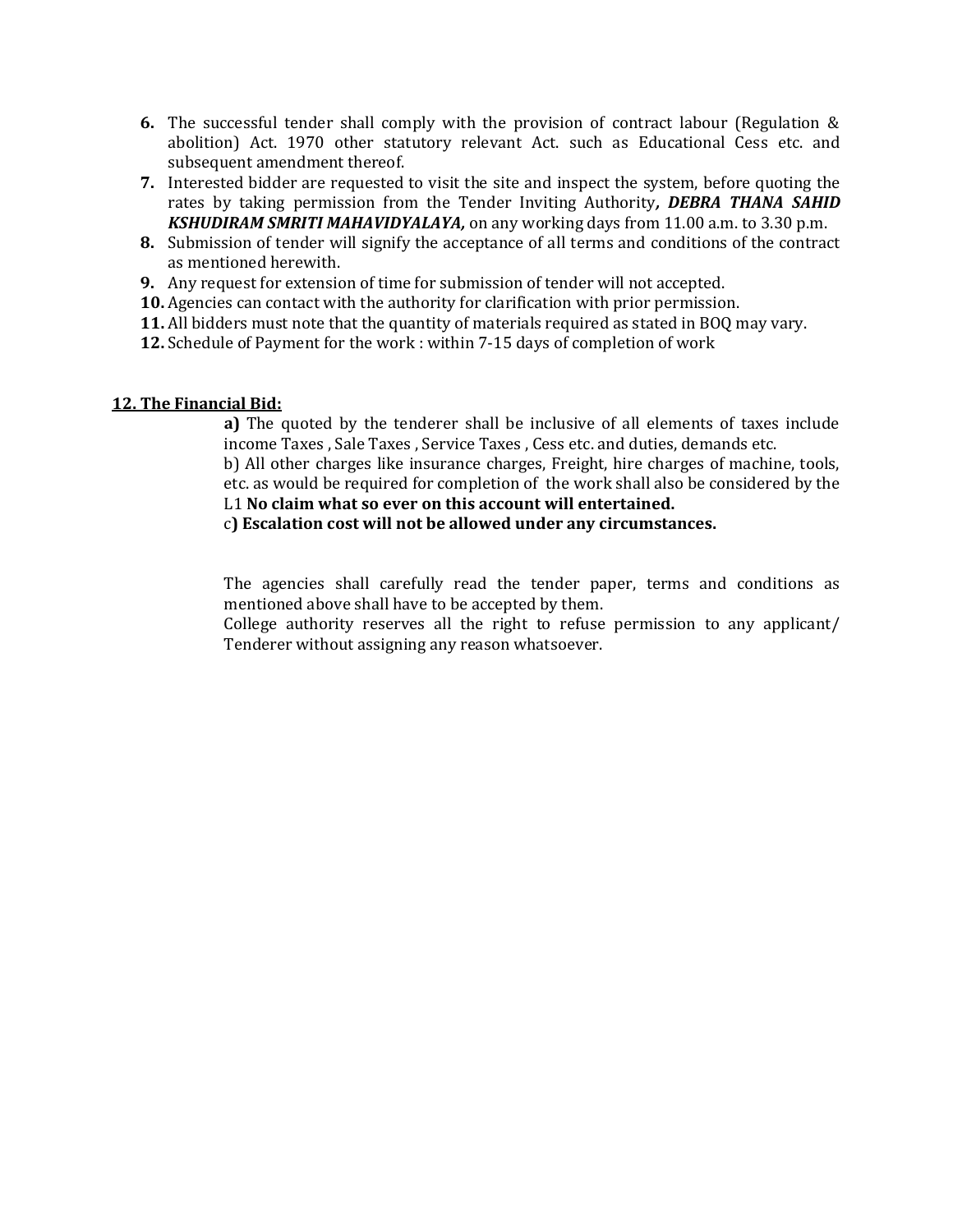# **1. THE ABOVE STATED NON – STATUTORY / TECHNICAL DOCUMENTS SHOULD BE ARRANGED IN THE FOLLOWING MANNER**

Click the check boxes beside the necessary documents in the My Document list and then click the tab " Submit Non Statutory Documents" to send the selected documents to Non Statutory folder. Next click the tab " Click to Encrypt and upload" and then click the "Technical" folder to upload the Technical Documents.

| Sl.No.         | <b>Category Name</b>  | <b>Sub-Category</b><br><b>Description</b> | Detail(s)                                                                                                                                                                                                                                                                                                                                                           |
|----------------|-----------------------|-------------------------------------------|---------------------------------------------------------------------------------------------------------------------------------------------------------------------------------------------------------------------------------------------------------------------------------------------------------------------------------------------------------------------|
| $\overline{A}$ | Certificance(s)       | Certificance(s)                           | i) Valid Trade License of the Company.<br>ii) PAN Card.<br>iii) Valid Acknowledgement of IT returns (for last 3 years).<br>iv) P.Tax Challan for current financial Years 2017-18 / up to<br>date P.Tax Payment Certificate valid up to 31.03.2018.<br>Valid document for GST Registration<br>V                                                                      |
| B              | Company<br>Details(s) | Company<br>Detail-1                       | 1. Proprietorship Firm (Trade License) Section-B Form-II<br>[Structure & Org.]<br>Partnership Firm (Partnership Deed, Trade License)<br>2.<br>Ltd. Company (Incorporation Certificate, Trade License)<br>3.<br>Society (Society Registration Copy, trade License)<br>5. Power of Attorney, memorandum of Association and<br>Articles of Association of the Company. |
|                | Credential            | Credential                                | Similar nature of work done & completion certificate<br>which is applicable for eligibility in this tender.                                                                                                                                                                                                                                                         |
| F              | Declaration           | Annexure 1                                |                                                                                                                                                                                                                                                                                                                                                                     |

#### **2. Tender Technical Committee:**

E tender and Purchase committee of the college.

# **3. Opening of Technical Proposal:**

Technical proposals will be opened by the Tender & Purchase Committee and his authorized technical representative electronically from the website using their Digital Signature Certificate (DSC).

# **4. Intending tenderers may remain present if they so desire.**

**5**. Cover (folder) for Statutory Documents will be opened first and if found in order, cover (folder) for Non-Statutory Documents will be opened.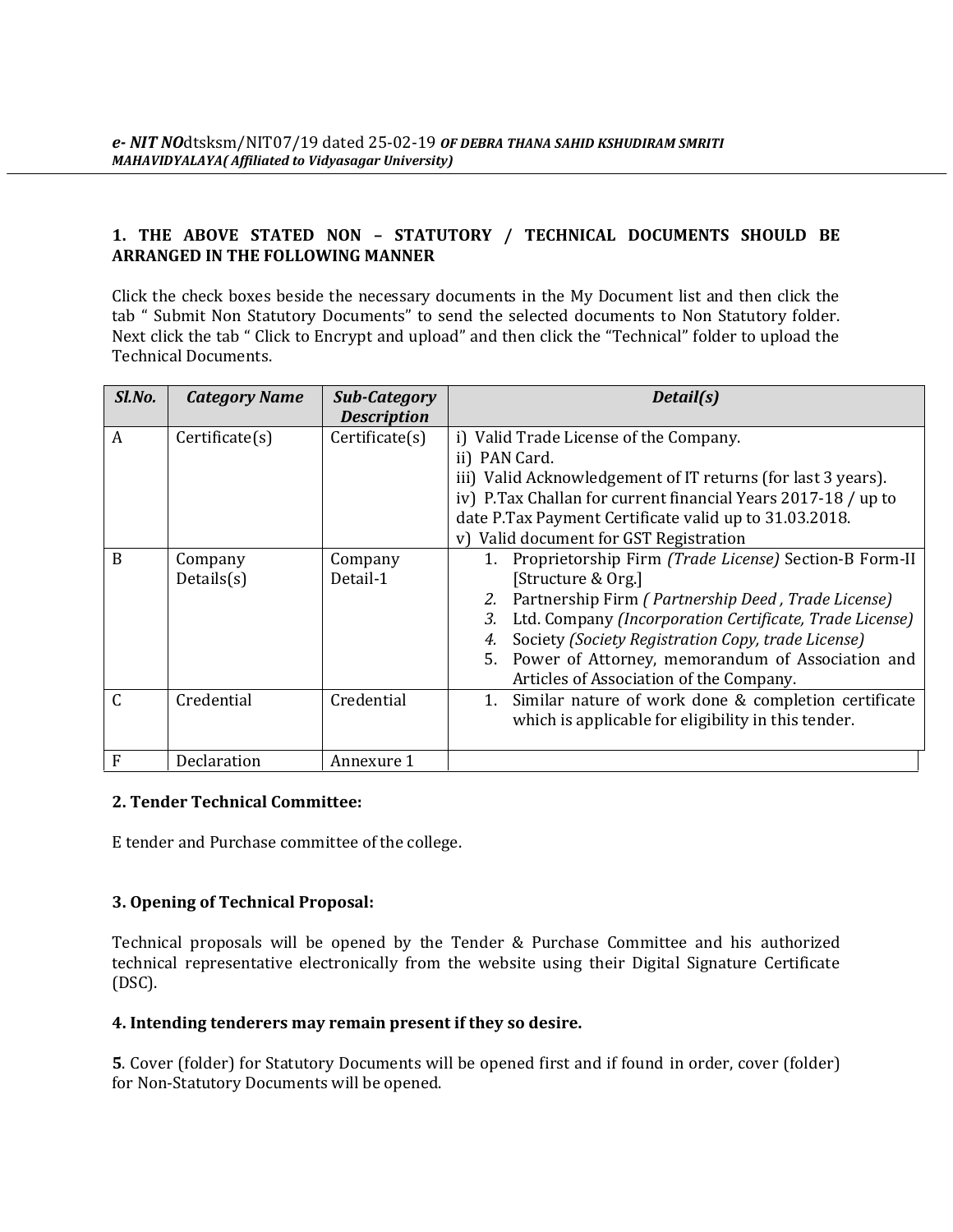6.Pursuant to scrutiny & decision of the Tender & Works Committee the summary list of eligible tenderers & the serial number of work for which their proposal will be considered will be uploaded in the web portals.

**7.** During evaluation the committee may summon of the tenderers & seek clarification / information or original hard copy of any of the documents already submitted & if these are not produced within the stipulated time frame, their proposals will be liable for rejection.

### **Financial Proposal:**

**8.** The financial proposal should contain the following documents in one cover (folder) i.e. Bill of Quantities (BOQ). The contractor is to quote the item rate online through computer in the space marked for quoting rate in the BOQ.

**09.** Only downloaded copies of the above documents are to be uploaded virus scanned & Digitally Signed by the contractor.

### **10. Penalty for suppression / distortion of facts:**

If any tenderer fails to produce the original hard copies of the documents (especially Completion Certificates and Audited Balance Sheets), or any other documents on demand of the tender Evaluation Committee within a specified time frame or if any deviation is detected in the hard copies from the uploaded soft copies, it may be treated as submission of false documents by the tenderer and action may be referred to the appropriate authority for prosecution as per relevant IT Act.

#### **11. Rejection of Bid:**

Principal reserves the right to accept or reject any Bid and to cancel the Bidding processes and reject all Bids at any time prior to the award of Contract withoutthereby incurring any liability to the affected Bidder or Bidders or any obligation to inform the affected Bidder or Bidders of the ground for Principal's action.

#### **12. Award of Contract:**

The Bidder whose Bid has been accepted will be notified by the Tender Inviting & Accepting Authority through acceptance letter / Letter of Acceptance.

The notification of award will constitute the formation of the Contract.

*(Dr. RupaDasgupta) Principal Debra Thana SahidKshudiramSmritiMahavidyalaya Chakshyampur , Debra , PaschimMedinipur.*